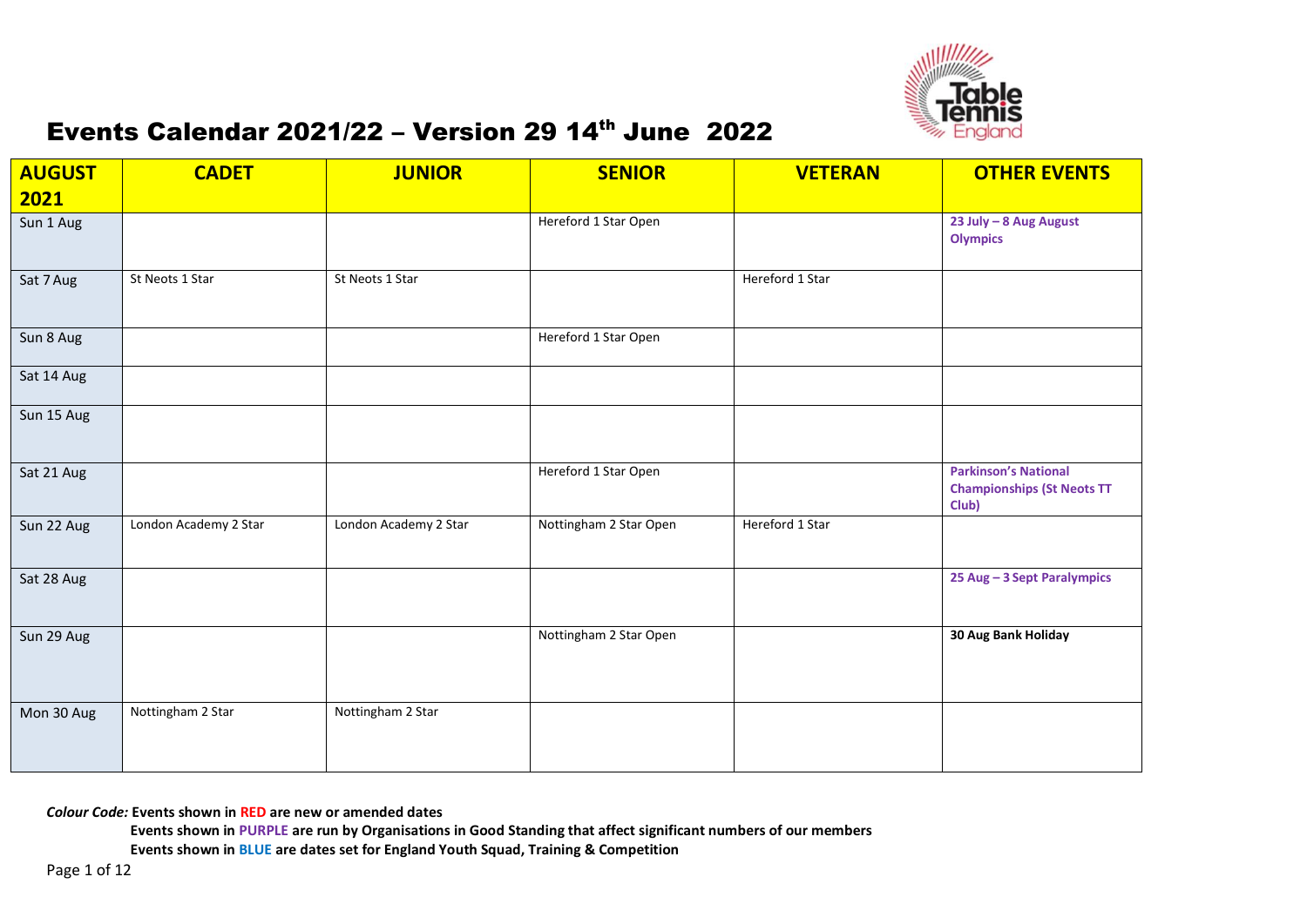

| <b>SEPTEMBER</b><br>2021 | <b>CADET</b>               | <b>JUNIOR</b>                   | <b>SENIOR</b>                                              | <b>VETERAN</b>                     | <b>OTHER EVENTS</b>                                                       |
|--------------------------|----------------------------|---------------------------------|------------------------------------------------------------|------------------------------------|---------------------------------------------------------------------------|
| Sat 4 Sept               |                            |                                 |                                                            | <b>VETTS N-E-SUNDERLAND</b>        | 25 Aug - 6 Sept Paralympics                                               |
|                          |                            |                                 |                                                            |                                    |                                                                           |
| Sun 5 Sept               |                            | St Neots 2 Star                 | Ellesmere Port & Cheshire Open<br>(Development Tournament) | <b>VETTS N-E-SUNDERLAND</b>        | 8-9 Gratitude Games-Games-<br>Moved to 27-28 April 22 & Then<br>cancelled |
| Sat 11 Sept              | Blackpool 4 Star           | Sussex 1 Star (Series 1) Banded | Hereford Team Event 2 Star                                 |                                    | 10-12 Vets 6 Nations Ireland-                                             |
|                          |                            | Hereford Team Event 2 Star      |                                                            |                                    | cancelled                                                                 |
|                          | Hereford Team Event 2 Star |                                 |                                                            |                                    |                                                                           |
| Sun 12 Sept              |                            | Blackpool 4 Star                |                                                            | Hereford Team Event 2 Star         |                                                                           |
|                          |                            |                                 |                                                            |                                    |                                                                           |
| Sat 18 Sept              |                            |                                 | Grand Prix (1) - CRAWLEY                                   |                                    |                                                                           |
|                          |                            |                                 | British League Premier (1)                                 |                                    |                                                                           |
| Sun 19 Sept              | Nottingham 2 Star          | Nottingham 2 Star               | Grand Prix (1) - CRAWLEY                                   |                                    |                                                                           |
|                          |                            |                                 |                                                            |                                    |                                                                           |
| Sat 25 Sept              | Milton Keynes 1 Star       | Milton Keynes 1 Star            | British League (1) - moved from                            |                                    |                                                                           |
|                          |                            |                                 | 9/10 Oct                                                   |                                    |                                                                           |
|                          |                            |                                 |                                                            |                                    |                                                                           |
| Sun 26 Sept              |                            |                                 | British League (1) - moved from                            | SGS College Bristol 1 Star Ratings | 28 Sept - 3 Oct European                                                  |
|                          |                            |                                 | 9/10 Oct                                                   |                                    | <b>Championships Romania</b>                                              |
|                          |                            |                                 |                                                            |                                    |                                                                           |
|                          |                            |                                 |                                                            |                                    |                                                                           |

#### *Colour Code:* **Events shown in RED are new or amended dates**

**Events shown in PURPLE are run by Organisations in Good Standing that affect significant numbers of our members**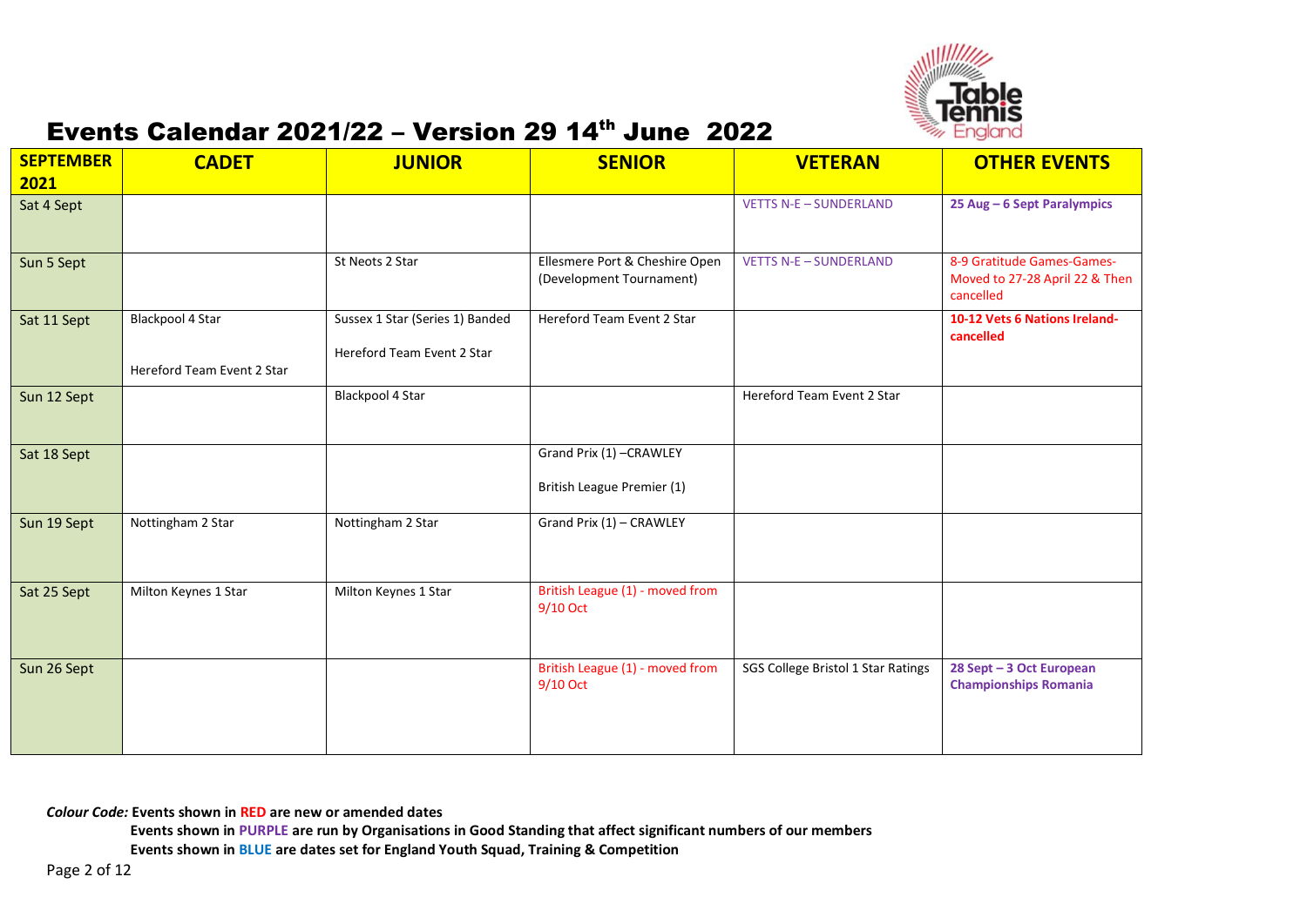

| <b>OCTOBER</b><br>2021 | <b>CADET</b>                        | <b>JUNIOR</b>                       | <b>SENIOR</b>                              | <b>VETERAN</b>                                   | <b>OTHER EVENTS</b>                                                                                               |
|------------------------|-------------------------------------|-------------------------------------|--------------------------------------------|--------------------------------------------------|-------------------------------------------------------------------------------------------------------------------|
| Sat 2 Oct              | Milton Keynes 2 Star                | Milton Keynes 2 Star                | British League Premier (2)                 | $VBL(1) - Derby$                                 |                                                                                                                   |
| Sun 3 Oct              |                                     | County Championships (1)            |                                            | $VBL(1) - Derby$                                 |                                                                                                                   |
| Sat 9 Oct              | London Academy 2 Star               | London Academy 2 Star               | British League (1)- moved to<br>25/26 Sept | <b>VETTS Midlands - ALDERSLEY</b>                |                                                                                                                   |
| Sun 10 Oct             | St Marys Hull 1 Star                | St Marys Hull 1 Star                | British League (1)- moved to<br>25/26 Sept | <b>VETTS Midlands - ALDERSLEY</b>                |                                                                                                                   |
|                        | <b>Blackpool 2 Star - Cancelled</b> | <b>Blackpool 2 Star - Cancelled</b> |                                            |                                                  |                                                                                                                   |
|                        | STAG Horsham Spinners 2 star        | STAG Horsham Spinners 2 star        |                                            |                                                  |                                                                                                                   |
| Sat 16 Oct             |                                     | National Junior League (1)          | WBL (1) Aldersley                          | Hereford 2 Star                                  | <b>International</b><br><b>Schools</b><br><b>Sport</b><br><b>Federation Gymnasiad, China 16</b><br>$Oct - 23 Oct$ |
| Sun 17 Oct             | NCL (1) - Wood green only           | NJL (1) Bristol only                | WBL (1) Aldersley                          |                                                  | <b>ISSF Gymnasiad, China 16 Oct -</b>                                                                             |
|                        | Hereford 2 Star                     | Hereford 2 Star                     | Hereford 2 Star                            |                                                  | <b>23 Oct</b>                                                                                                     |
|                        |                                     |                                     | Suffolk Super Series (1) 1 Star            |                                                  |                                                                                                                   |
| Sat 23 Oct             | Tees Active Cleveland 4 Star        | Tees Active Cleveland 4 Star        | STAG Horsham Spinners 1 Star               | <b>VETTS Super 60s Team Event</b><br>- postponed | ISSF Gymnasiad, China 16 Oct -<br><b>23 Oct</b>                                                                   |
|                        | Milton Keynes 2 Star - Cancelled    | Milton Keynes 2 Star - Cancelled    |                                            | STAG Horsham Spinners 1 Star                     |                                                                                                                   |
| Sun 24 Oct             | Tees Active Cleveland 4 Star        | Tees Active Cleveland 4 Star        | Nottingham 2 Star                          | VETTS Super 60s Team Event -<br>postponed        |                                                                                                                   |
|                        | Plymouth 2 Star                     | Plymouth 2 Star                     |                                            |                                                  |                                                                                                                   |
| Sat 30 Oct             | County Championships (1)            | Sussex 1 Star (Series 2) Banded     | Grand Prix (2) - PRESTON                   |                                                  |                                                                                                                   |
|                        |                                     |                                     | British League Premier (3)                 |                                                  |                                                                                                                   |
| Sun 31 Oct             |                                     |                                     | Grand Prix (2) - PRESTON                   |                                                  |                                                                                                                   |
|                        |                                     |                                     | Nottingham 2 Star                          |                                                  |                                                                                                                   |

*Colour Code:* **Events shown in RED are new or amended dates**

**Events shown in PURPLE are run by Organisations in Good Standing that affect significant numbers of our members**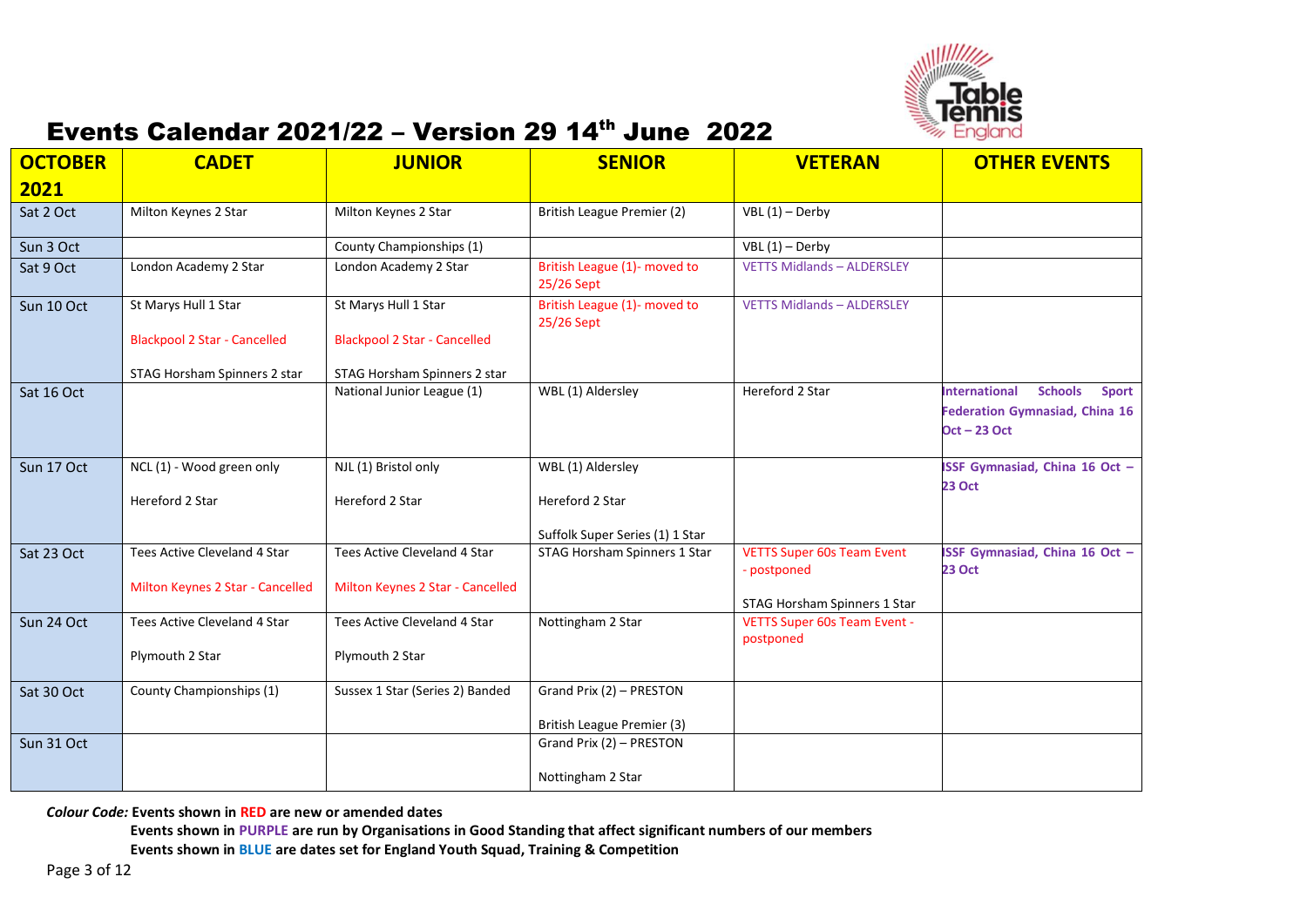

| <b>NOVEMBER</b><br>2021 | <b>CADET</b>                        | <b>JUNIOR</b>                                                             | <b>SENIOR</b>                                                | <b>VETERAN</b>                 | <b>OTHER EVENTS</b>                                         |
|-------------------------|-------------------------------------|---------------------------------------------------------------------------|--------------------------------------------------------------|--------------------------------|-------------------------------------------------------------|
| Sat 6 Nov               | STAG Horsham Spinners 2 star        | $JBL(1)-Derby$                                                            |                                                              | 60s County Champs Premier (1)  |                                                             |
|                         |                                     | STAG Horsham Spinners 2 star                                              |                                                              | 60s County Champs Div. 1 (1)   |                                                             |
| Sun 7 Nov               |                                     | JBL (1) - Derby                                                           | STAG Horsham Spinners 1 Star                                 | 60's County Champs Premier (1) |                                                             |
|                         |                                     |                                                                           |                                                              | STAG Horsham Spinners 1 Star   |                                                             |
| Sat 13th Nov            | <b>Chandlers 4 Star - Cancelled</b> | <b>Chandlers 4 Star - Cancelled</b>                                       |                                                              | <b>VETTS Eastern-Norwich</b>   | 10-14 Nov European U21                                      |
|                         |                                     |                                                                           |                                                              | Hereford 2 Star                | Champs (Belgium)                                            |
|                         |                                     |                                                                           |                                                              |                                | 12-14 Nov Home Countries<br>Senior Internationals, Scotland |
| Sun 14 Nov              | <b>Chandlers 4 Star - Cancelled</b> | <b>Chandlers 4 Star - Cancelled</b>                                       | Hereford 2 Star                                              | <b>VETTS Eastern-Norwich</b>   |                                                             |
|                         | Hereford 2 Star                     | Hereford 2 Star                                                           | Suffolk Super Series (2) 1 Star -<br>Cancelled, new date TBA |                                |                                                             |
| Sat 20 Nov              |                                     | County Championships (2)                                                  | York 1 Star                                                  | St Neots 1 Star                | <b>BUCS Individuals</b>                                     |
|                         |                                     |                                                                           |                                                              | York 1 Star                    |                                                             |
| Sun 21 Nov              | National Cadet League (1)           | NJL (1) Ackworth, Morpeth,<br>Nottingham, Plymouth and<br>Stowmarket only | <b>BATTS 1 Star</b>                                          |                                | <b>BUCS Individuals</b>                                     |
| Sat 27 Nov              |                                     | National Junior League (2)                                                | County Champs Premier (1)                                    |                                | 23-29 Nov ITTF World Individual                             |
|                         |                                     |                                                                           | County Championships (1)                                     |                                | Championships, Houston, USA                                 |
| Sun 28 Nov              | London Academy 2 Star               | London Academy 2 Star                                                     | County Champs Premier (1)                                    |                                |                                                             |
|                         | NCL (2) - Wood Green only           | NJL (2) Bristol only                                                      |                                                              |                                |                                                             |

*Colour Code:* **Events shown in RED are new or amended dates**

**Events shown in PURPLE are run by Organisations in Good Standing that affect significant numbers of our members**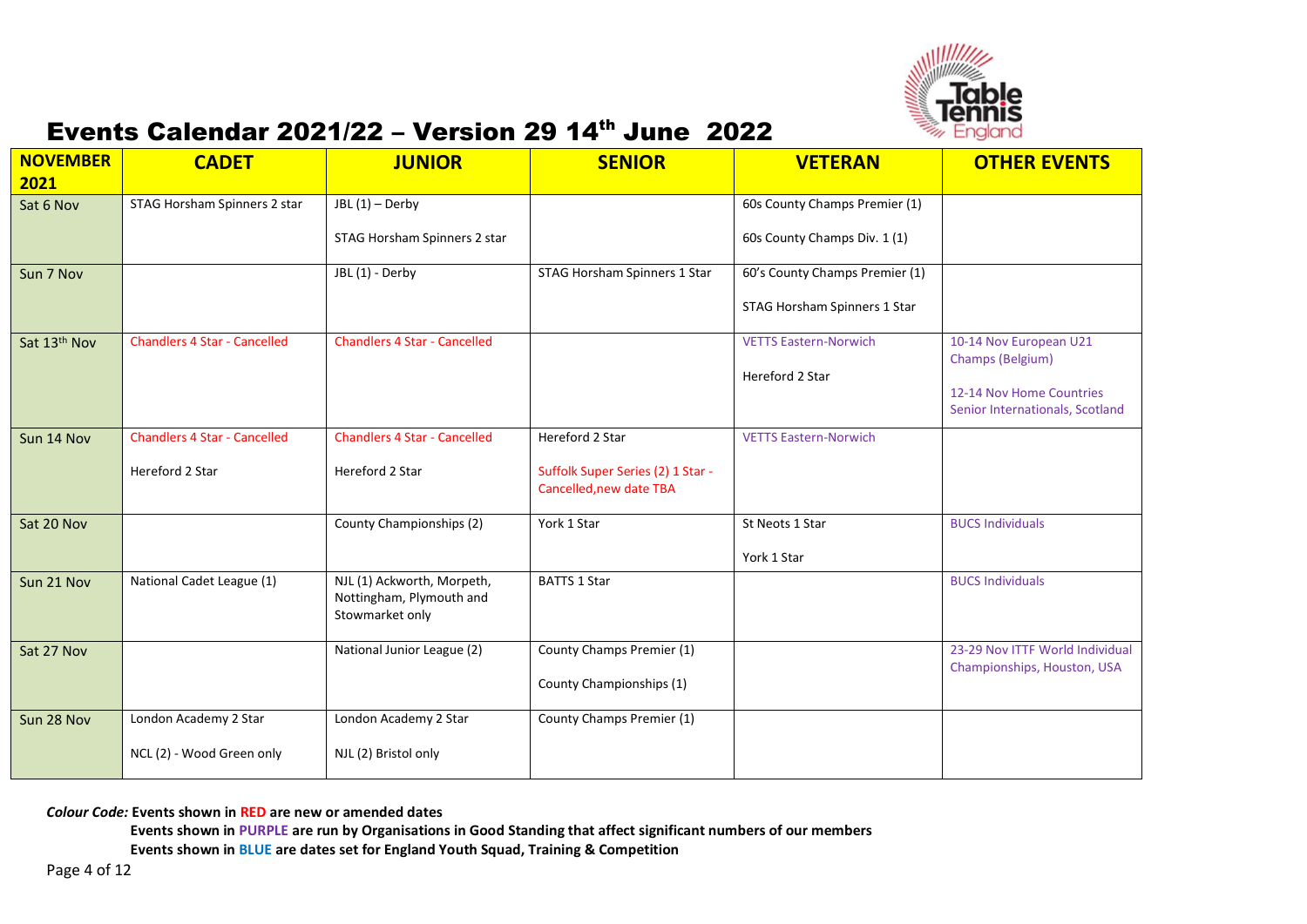

| <b>DECEMBER</b> | <b>CADET</b>                    | <b>JUNIOR</b>                       | <b>SENIOR</b>                    | <b>VETERAN</b>               | <b>OTHER EVENTS</b>  |
|-----------------|---------------------------------|-------------------------------------|----------------------------------|------------------------------|----------------------|
| 2021            |                                 |                                     |                                  |                              |                      |
| Sat 4 Dec       | Cippenham 4 Star                | Cippenham 4 Star                    | British League Premier (4)       | County Champs Premier (1)    |                      |
|                 |                                 |                                     |                                  | County Championships (1)     |                      |
|                 |                                 |                                     |                                  | Hereford 2 Star              |                      |
| Sun 5 Dec       | Cippenham 4 Star                | Cippenham 4 Star                    | Hereford 2 Star                  | County Champs Premier (1)    |                      |
| Sat 11 Dec      |                                 | <b>County Championships Premier</b> | British League (2)               |                              |                      |
| Sun 12 Dec      | National Cadet League (2)       | <b>County Championships Premier</b> |                                  |                              |                      |
|                 |                                 | County Championships (3)            |                                  |                              |                      |
|                 |                                 | NJL (2) Ackworth, Morpeth,          |                                  |                              |                      |
|                 |                                 | Nottingham, Plymouth and            |                                  |                              |                      |
|                 |                                 | Stowmarket only                     |                                  |                              |                      |
| Sat 18 Dec      | Milton Keynes 2 Star            | Milton Keynes 2 Star                | Cardiff Satellite Grand Prix (3) | 60's County Champ Div. 1 (2) |                      |
| Sun 19 Dec      |                                 |                                     | Cardiff Satellite Grand Prix (3) |                              |                      |
| Tues 21 Dec     | Milton Keynes 1 Star- Cancelled |                                     |                                  |                              |                      |
| Thurs 23 Dec    | Nottingham 2 Star               | Nottingham 2 Star                   |                                  |                              |                      |
| Sat 25 Dec      |                                 |                                     |                                  |                              | 25 Dec Christmas Day |
| Sun 26 Dec      |                                 |                                     |                                  |                              | 26 Dec Boxing Day    |
| Tues 28 Dec     |                                 |                                     | Nottingham 2 Star                |                              |                      |
| Weds 29 Dec     |                                 |                                     | Nottingham 2 Star                |                              |                      |
| Thurs 30 Dec    | Nottingham 2 Star               | Nottingham 2 Star                   |                                  |                              |                      |

*Colour Code:* **Events shown in RED are new or amended dates**

**Events shown in PURPLE are run by Organisations in Good Standing that affect significant numbers of our members**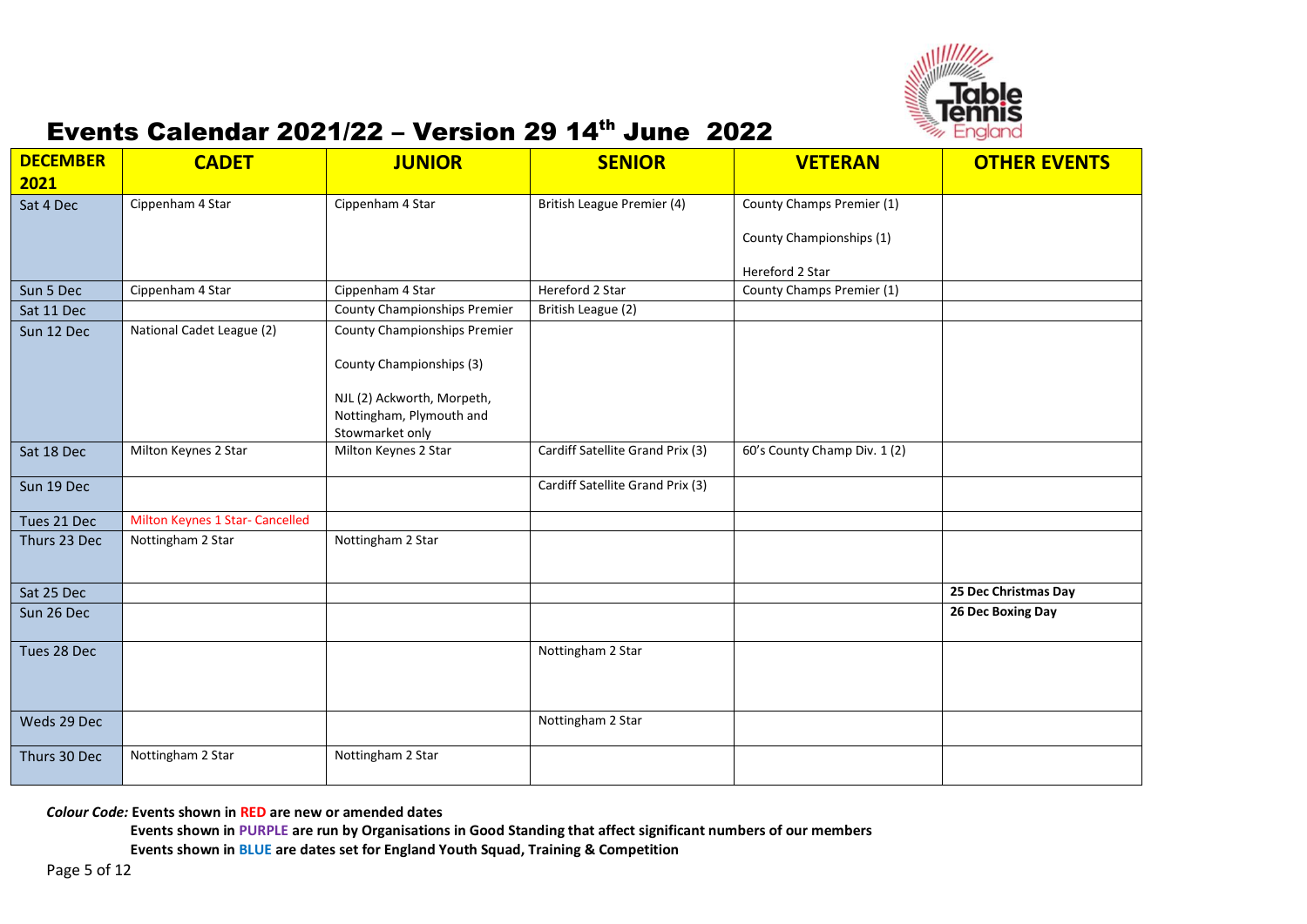

| <b>JANUARY</b><br>2022 | <b>CADET</b>                                                               | <b>JUNIOR</b>                                                                                                                | <b>SENIOR</b>                                               | <b>VETERAN</b>                                                               | <b>OTHER EVENTS</b>          |
|------------------------|----------------------------------------------------------------------------|------------------------------------------------------------------------------------------------------------------------------|-------------------------------------------------------------|------------------------------------------------------------------------------|------------------------------|
| Sat 1 Jan              |                                                                            |                                                                                                                              |                                                             |                                                                              | 1 Jan Bank Holiday           |
| Sun 2 Jan              |                                                                            |                                                                                                                              | County Championships (2)                                    |                                                                              | 3 Jan New Year's Day Holiday |
| Sat 8 Jan              | Jack Petchey Team Finals - UEL<br>St Neots 1 Star - Moved to 12th<br>March | Jack Petchey Team Finals - UEL<br>St Neots 1 Star - Moved to 12th<br>March<br>NJL (3) - Wood Green only                      | <b>National Championships</b><br>Qualification - Nottingham |                                                                              |                              |
| Sun 9 Jan              | National Cadet League (3)                                                  | NJL (3) Ackworth, Morpeth,<br>Nottingham, Plymouth and<br>Stowmarket only<br><b>Worthing Development Open -</b><br>Cancelled | <b>National Championships</b><br>Qualification - Nottingham | SGS College Bristol 1 Star Ratings                                           |                              |
| Sat 15 Jan             | <b>Butterfly Schools Team Zone</b><br><b>Finals</b>                        | <b>Butterfly Schools Team Zone</b><br><b>Finals</b>                                                                          | British League (3)                                          |                                                                              |                              |
| Sun 16 Jan             | <b>Butterfly Schools Team Zone</b><br>Finals                               | <b>Butterfly Schools Team Zone</b><br>Finals                                                                                 | British League (3)<br>Suffolk Super Series (2) 1 Star       |                                                                              |                              |
| Sat 22 Jan             |                                                                            | National Junior League (3)                                                                                                   | WBL (2) Aldersley                                           |                                                                              |                              |
| Sun 23 Jan             | County Championships (2)<br>London Academy 2 Star                          | NJL (3) Bristol only<br>London Academy 2 Star                                                                                | WBL (2) Aldersley                                           |                                                                              |                              |
| Sat 29 Jan             | London 4 Star - Cancelled<br>STAG Horsham Spinners 2 star                  | London 4 Star - Cancelled<br>STAG Horsham Spinners 2 star                                                                    | British League Premier (5)<br>Hereford 2 Star               | County Champs Premier (2)<br>County Championships (2)                        |                              |
| Sun 30 Jan             | <b>London 4 Star - Cancelled</b>                                           | London 4 Star - Cancelled                                                                                                    | STAG Horsham Spinners 1 Star                                | County Champs Premier (2)<br>STAG Horsham Spinners 1 Star<br>Hereford 2 Star |                              |

*Colour Code:* **Events shown in RED are new or amended dates**

**Events shown in PURPLE are run by Organisations in Good Standing that affect significant numbers of our members Events shown in BLUE are dates set for England Youth Squad, Training & Competition**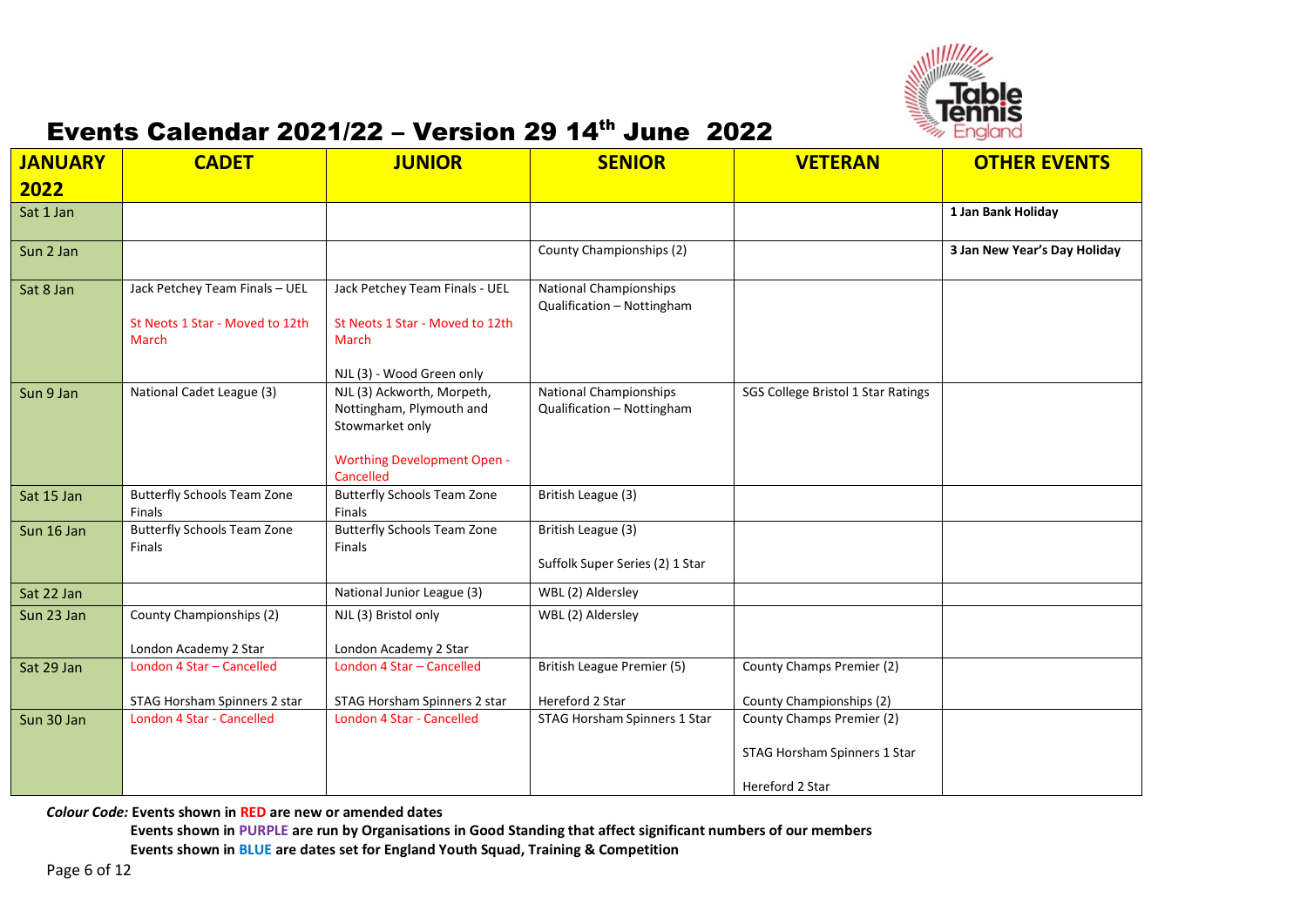

| <b>FEBRUARY</b><br>2022 | <b>CADET</b>                                                        | <b>JUNIOR</b>                                               | <b>SENIOR</b>                                                                    | <b>VETERAN</b>                                    | <b>OTHER EVENTS</b>           |
|-------------------------|---------------------------------------------------------------------|-------------------------------------------------------------|----------------------------------------------------------------------------------|---------------------------------------------------|-------------------------------|
| Sat 5 Feb               | <b>Butterfly Schools Team Regional</b><br>Finals                    | <b>Butterfly Schools Team Regional</b><br>Finals            | County Champs Premier (2)                                                        | <b>VETTS Southern Masters -</b><br><b>CRAWLEY</b> |                               |
| Sun 6 Feb               | <b>Butterfly Schools Team Regional</b><br>Finals                    | <b>Butterfly Schools Team Regional</b><br>Finals            | County Champs Premier (2)<br>Suffolk Super Series(3) 1 Star                      | <b>VETTS Southern Masters -</b><br><b>CRAWLEY</b> |                               |
| Sat 12 Feb              |                                                                     | JBL (2) - Derby                                             | Hereford 1 Star                                                                  | 60's County Champs Div 1,<br>Div 2 (3)            |                               |
| Sun 13 Feb              | BATTS U13 1 Star                                                    | JBL (2) - Derby                                             | Cippenham Team 1 Star - moved<br>to 27th Feb                                     | Hereford 1 Star                                   |                               |
| Sat 19 Feb              | Plymouth 4 Star                                                     | Plymouth - 4 Star                                           | British League Premier (6)                                                       | VBL (2) Derby                                     |                               |
| Sun 20 Feb              | Plymouth 4 Star<br>Milton Keynes 2 Star<br>Blackpool 2 star         | Plymouth 4 Star<br>Milton Keynes 2 Star<br>Blackpool 2 star |                                                                                  | VBL (2) Derby                                     |                               |
| Sat 26 Feb              | <b>County Championships Premier</b><br>County Championships (3)     |                                                             | British League (4) Championship<br>Division only<br>STAG Horsham Spinners 1 Star | STAG Horsham Spinners 1 Star                      | <b>Welsh Veterans Ratings</b> |
| Sun 27 Feb              | <b>County Championships Premier</b><br>STAG Horsham Spinners 1 star | STAG Horsham Spinners 1 star<br>star                        | British League (4) Championship<br>Division only<br>Cippenham Team 1 Star        |                                                   |                               |

*Colour Code:* **Events shown in RED are new or amended dates**

**Events shown in PURPLE are run by Organisations in Good Standing that affect significant numbers of our members**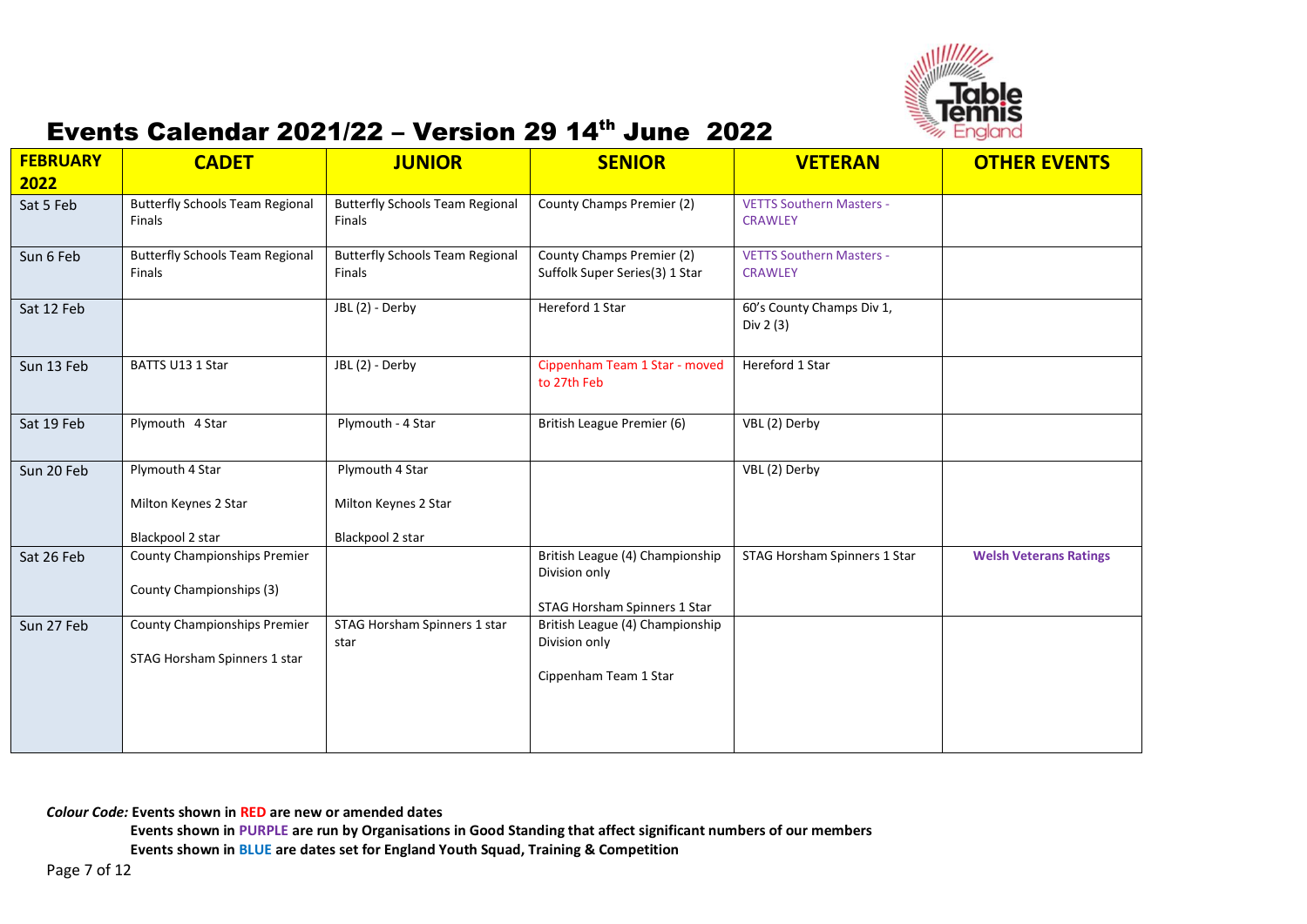

| <b>MARCH</b><br>2022 | <b>CADET</b>                                 | <b>JUNIOR</b>                                                             | <b>SENIOR</b>                                         | <b>VETERAN</b>                  | <b>OTHER EVENTS</b>                                               |
|----------------------|----------------------------------------------|---------------------------------------------------------------------------|-------------------------------------------------------|---------------------------------|-------------------------------------------------------------------|
| Sat 5 Mar            | Cadet National Cup                           | National Junior League (4)                                                | <b>National Championships moved</b><br>to 26 March    | STAG Horsham Spinners 1 Star    |                                                                   |
|                      |                                              |                                                                           | STAG Horsham Spinners 1 Star                          |                                 |                                                                   |
| Sun 6 Mar            | Cadet National Cup                           | NJL (4) Bristol only                                                      | <b>National Championships moved</b><br>to 26 March    |                                 | <b>6-12 March World Veterans</b><br><b>Championships, Muscat,</b> |
|                      | NCL (4) Wood Green only                      | STAG Horsham Spinners 1 star<br>star                                      |                                                       |                                 | <b>Oman-postponed to 2023</b>                                     |
|                      | STAG Horsham Spinners 1 star<br>star         | Halton 2 Star                                                             |                                                       |                                 |                                                                   |
|                      | Halton 2 Star                                |                                                                           |                                                       |                                 |                                                                   |
| Sat 12 Mar           | St Neots 2 Star                              | St Neots 2 Star                                                           | British League Premier (7)                            | 60's County Champs Premier (2)  |                                                                   |
|                      |                                              |                                                                           | Grand Prix (4) Aldersley<br>Cancelled                 |                                 |                                                                   |
| Sun 13 Mar           | National Cadet League (4)                    | NJL (4) Ackworth, Morpeth,<br>Nottingham, Plymouth and<br>Stowmarket only | <b>Grand Prix (4) Aldersley</b><br>Cancelled          | 60's County Champs Premier (2)  |                                                                   |
| Sat 19 Mar           | Regional Qualifiers                          | <b>Regional Championships</b>                                             | <b>Regional Championships</b>                         | <b>Regional Championships</b>   |                                                                   |
|                      |                                              |                                                                           | Hereford 2 Star                                       | <b>VETTS Northern - PRESTON</b> |                                                                   |
| Sun 20 Mar           | <b>Regional Qualifiers</b>                   | <b>Regional Championships</b>                                             | <b>Regional Championships</b>                         | <b>Regional Championships</b>   | 23 March BUCS Team finals                                         |
|                      | <b>BATTS Cadet 1 Star</b>                    |                                                                           |                                                       | <b>VETTS Northern - PRESTON</b> |                                                                   |
| Fri 25 Mar           |                                              |                                                                           | <b>National Championships</b>                         |                                 |                                                                   |
| Sat 26 Mar           | Cadet National Cup-moved to 5<br>and 6 March | <b>National Junior League (4)</b><br>moved to 5 March                     | <b>National Championships</b>                         |                                 |                                                                   |
|                      |                                              |                                                                           | <b>British League Premier (8)</b><br>moved to 3 April |                                 |                                                                   |
| Sun 27 Mar           | Cadet National Cup-moved to 5<br>and 6 March |                                                                           | <b>National Championships</b>                         |                                 |                                                                   |
|                      |                                              |                                                                           | County Championships (3)                              |                                 |                                                                   |

*Colour Code:* **Events shown in RED are new or amended dates**

**Events shown in PURPLE are run by Organisations in Good Standing that affect significant numbers of our members**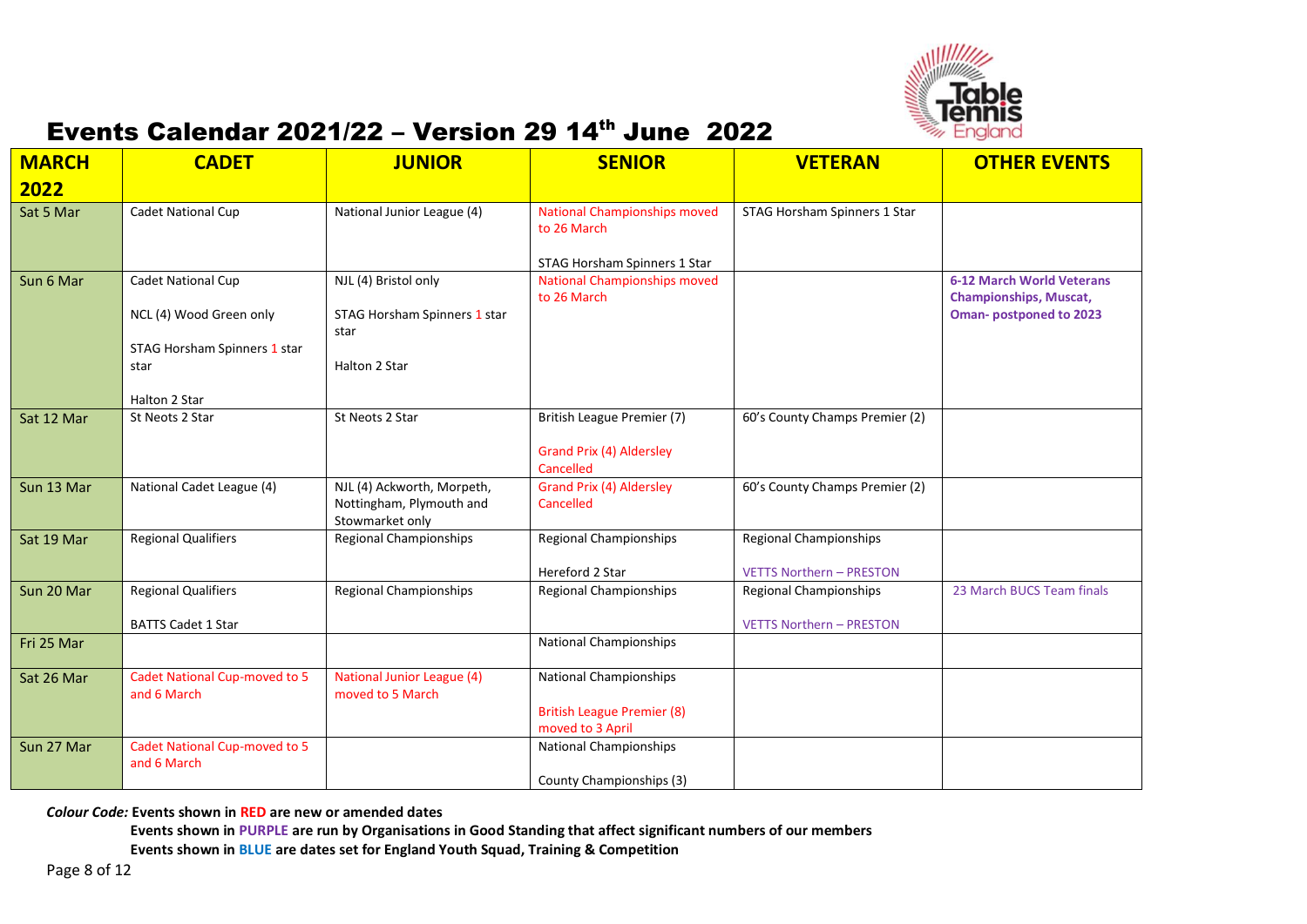

| <b>APRIL</b> | <b>CADET</b>                                                                                 | <b>JUNIOR</b>                                               | <b>SENIOR</b>                                                    | <b>VETERAN</b>                                           | <b>OTHER EVENTS</b>                                                        |
|--------------|----------------------------------------------------------------------------------------------|-------------------------------------------------------------|------------------------------------------------------------------|----------------------------------------------------------|----------------------------------------------------------------------------|
| 2022         |                                                                                              |                                                             |                                                                  |                                                          |                                                                            |
| Sat 2 Apr    | <b>Butterfly Schools Individuals</b><br>Finals - Aldersley                                   | <b>Butterfly Schools Individuals</b><br>Finals - Aldersley  | STAG Horsham Spinners 1 Star                                     | County Championships (3)<br>STAG Horsham Spinners 1 Star |                                                                            |
| Sun 3 Apr    | <b>Butterfly School Team National</b><br>Finals - Aldersley                                  | <b>Butterfly School Team National</b><br>Finals - Aldersley | British League Premier (8)                                       | SGS College Bristol 1 Star Ratings                       |                                                                            |
|              | STAG Horsham Spinners 1 star                                                                 | STAG Horsham Spinners 1 star                                |                                                                  |                                                          |                                                                            |
| Sat 9 Apr    | Milton Keynes 2 Star                                                                         | Milton Keynes 2 Star                                        | British League (5)                                               | <b>VETTS Western - BRISTOL</b>                           | <b>8-10 Apr Primary Schools</b><br><b>International - Jersey</b>           |
| Sun 10 Apr   |                                                                                              |                                                             | British League (5)                                               | <b>VETTS Western - BRISTOL</b>                           |                                                                            |
| Thurs 14 Apr | Nottingham 2 Star                                                                            | Nottingham 2 Star                                           |                                                                  |                                                          |                                                                            |
| Fri 15 Apr   |                                                                                              |                                                             | Nottingham 2 Star Open                                           |                                                          |                                                                            |
| Sat 16 Apr   | Jack Petchey Individuals - UEL<br>moved to Sun 24 April<br>Regional Qualifier - Eastern only | Jack Petchey Individuals - UEL<br>moved to Sun 24 April     | Jersey Satellite GP (5) -cancelled<br>British League Premier (9) | Hereford 2 Star                                          | 15-18 Apr Easter                                                           |
| Sun 17 Apr   | Nottingham 2 Star                                                                            | Nottingham 2 Star                                           | Jersey Satellite GP (5)<br>-cancelled                            |                                                          |                                                                            |
|              |                                                                                              |                                                             | Hereford 2 Star<br>Nottingham 2 Star Open                        |                                                          | ETTU Trophy Rd 1 21-24th Apr                                               |
| Mon 18 Apr   |                                                                                              |                                                             |                                                                  |                                                          |                                                                            |
| Sat 23 Apr   | Milton Keynes 2 Star - moved to<br>14th May                                                  | Milton Keynes 2 Star - moved to<br>14th May                 |                                                                  |                                                          | <b>Butterfly Michael Hawksworth</b><br><b>BPTT Nat'l Championships tbc</b> |
|              | London Academy U11 1 Star                                                                    |                                                             |                                                                  |                                                          |                                                                            |
| Sun 24 Apr   | Jack Petchey Individuals - UEL                                                               | Jack Petchey Individuals - UEL                              |                                                                  |                                                          | <b>Butterfly Michael Hawksworth</b><br><b>BPTT Nat'l Championships tbc</b> |
|              | London Academy 2 Star<br>-cancelled                                                          | London Academy 2 Star<br>-cancelled                         |                                                                  |                                                          | 27-28 Gratitude Games -<br><b>Cancelled</b>                                |
| Sat 30 Apr   | Cadet, Under 17 & Junior                                                                     | Cadet, Under 17 & Junior                                    | Cippenham 1 Star                                                 |                                                          |                                                                            |
|              | National Championships-                                                                      | National Championships-                                     |                                                                  |                                                          |                                                                            |
|              | Nottingham                                                                                   | Nottingham                                                  |                                                                  |                                                          |                                                                            |

*Colour Code:* **Events shown in RED are new or amended dates**

**Events shown in PURPLE are run by Organisations in Good Standing that affect significant numbers of our members**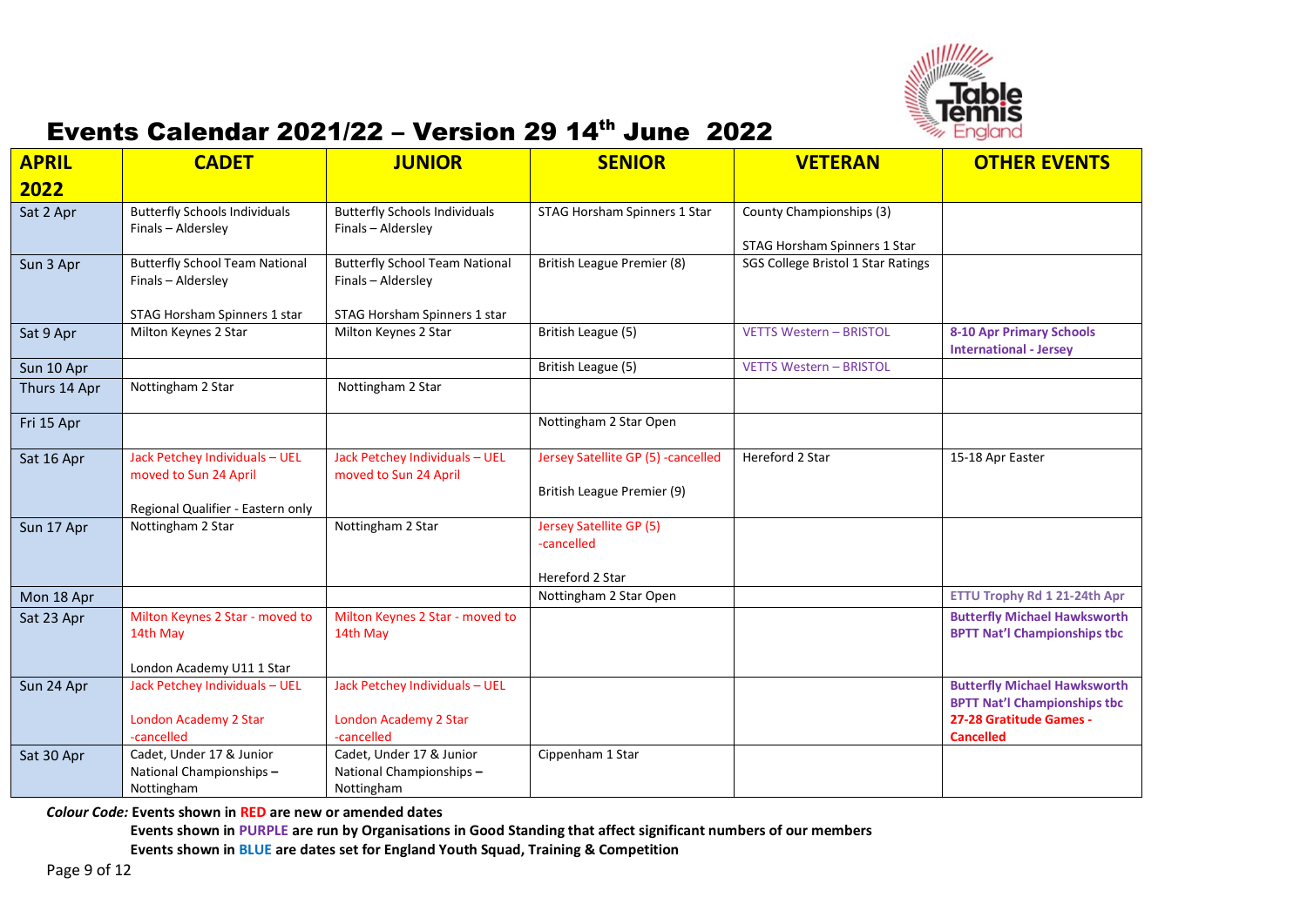

| <b>MAY</b> | <b>CADET</b>                                                      | <b>JUNIOR</b>                                                                | <b>SENIOR</b>                                                                  | <b>VETERAN</b>                                                  | <b>OTHER EVENTS</b>                          |
|------------|-------------------------------------------------------------------|------------------------------------------------------------------------------|--------------------------------------------------------------------------------|-----------------------------------------------------------------|----------------------------------------------|
| 2022       |                                                                   |                                                                              |                                                                                |                                                                 |                                              |
| Sun 1 May  | Cadet, Under 17 & Junior<br>National Championships-<br>Nottingham | Cadet, Under 17 & Junior<br>National Championships-<br>Nottingham            |                                                                                |                                                                 | 2 May Bank Holiday                           |
| Sat 7 May  | St Neots/Cambridge 4 Star                                         | St Neots/Cambridge 4 Star<br>Sussex Super series 2 Star                      | British League Premier (10)<br><b>ELCC Qualification</b>                       |                                                                 |                                              |
| Sun 8 May  | St Neots/Cambridge 4 Star                                         | St Neots/Cambridge 4 Star                                                    |                                                                                |                                                                 |                                              |
| Sat 14 May | Milton Keynes 2 Star                                              | Milton Keynes 2 Star                                                         |                                                                                | <b>VETTS Nationals - ALDERSLEY</b>                              | ETTU Trophy 21/22 Rd 2.- will<br>not be used |
| Sun 15 May | London Academy U11 1 Star                                         | <b>ELCC Qualification</b><br>BATTS U19 1Star                                 |                                                                                | <b>VETTS Nationals - ALDERSLEY</b>                              |                                              |
| Sat 21 May | Inter-Regional Finals - Aldersley                                 |                                                                              | British League Premier (11)<br>STAG Horsham Spinners 1 Star<br>Hereford 1 Star | STAG Horsham Spinners 1 Star                                    |                                              |
| Sun 22 May | Inter-Regional Finals - Aldersley<br>STAG Horsham Spinners 1 star | Ellesmere Port Cup<br>Development Tournament<br>STAG Horsham Spinners 1 star | Ellesmere Port Cup<br>Development Tournament                                   | Ellesmere Port Cup Development<br>Tournament<br>Hereford 1 Star |                                              |
| Sat 28 May |                                                                   |                                                                              | Grand Prix (6) Redbridge,<br>London<br>Cippenham Five by Two 1 Star            | Cippenham Five by Two 1 Star                                    |                                              |
| Sun 29 May | Nottingham 2 Star                                                 | Nottingham 2 Star                                                            | Grand Prix (6) Redbridge,<br>London                                            |                                                                 | 30 May Bank Holiday                          |

*Colour Code:* **Events shown in RED are new or amended dates**

**Events shown in PURPLE are run by Organisations in Good Standing that affect significant numbers of our members**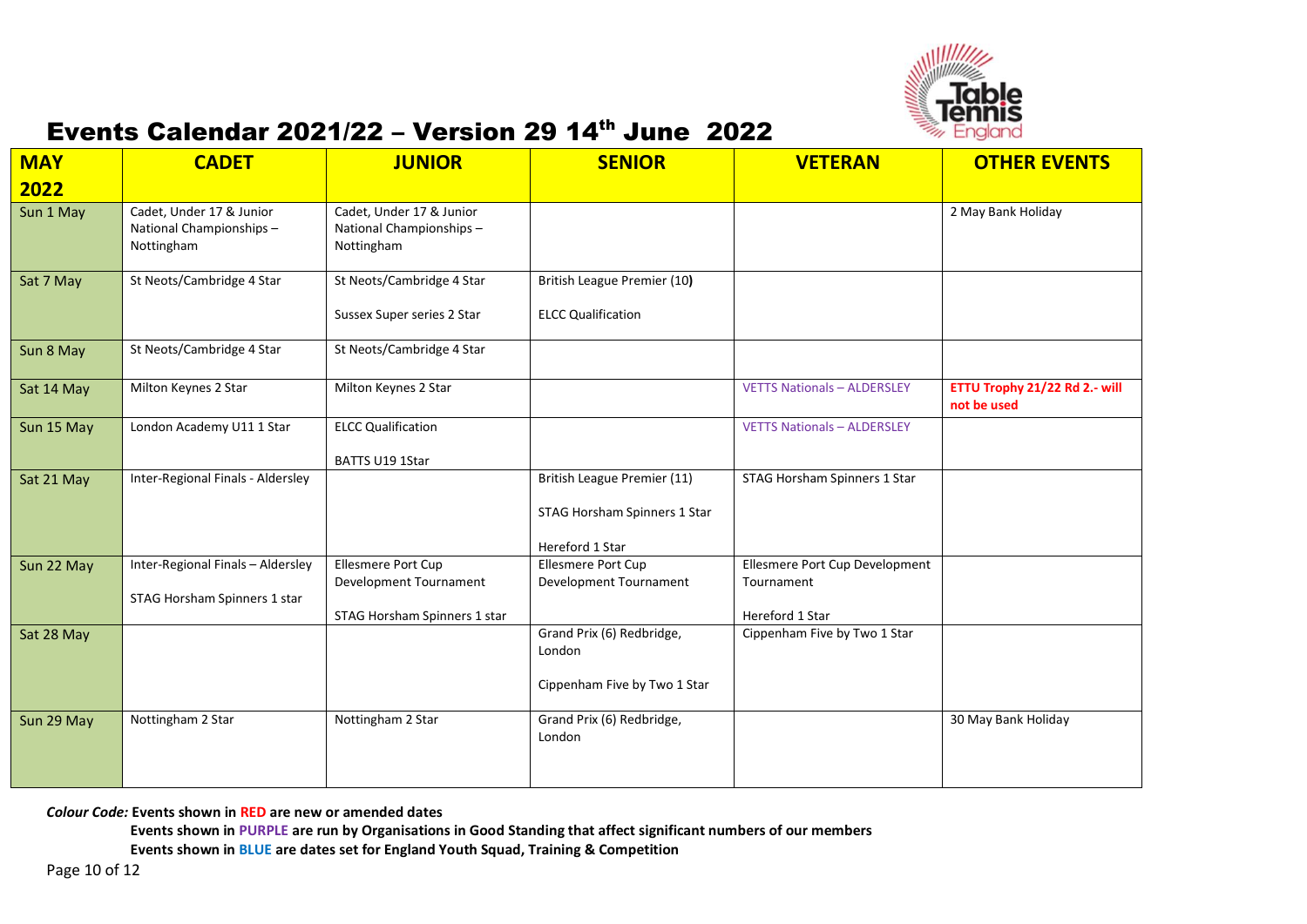

| <b>JUNE</b> | <b>CADET</b>                                                    | <b>JUNIOR</b>                                                   | <b>SENIOR</b>                        | <b>VETERAN</b>               | <b>OTHER EVENTS</b>                                                               |
|-------------|-----------------------------------------------------------------|-----------------------------------------------------------------|--------------------------------------|------------------------------|-----------------------------------------------------------------------------------|
| 2022        |                                                                 |                                                                 |                                      |                              |                                                                                   |
| Sat 4 Jun   | London Academy 2 Star                                           | London Academy 2 Star                                           | British League Premier (12)          |                              | <b>National Club &amp; Coaching</b><br><b>Conference</b><br>2-5 June Bank Holiday |
| Sun 5 Jun   |                                                                 |                                                                 |                                      |                              | <b>National Club &amp; Coaching</b><br><b>Conference</b><br>2-5 June Bank Holiday |
| Sat 11 Jun  | U11 and U13 National<br>Championships<br>Aldersley              | U11 and U13 National<br>Championships<br>Aldersley              | Hereford 1 Star                      |                              |                                                                                   |
| Sun 12 Jun  | U11 and U13 National<br>Championships<br>Aldersley              | U11 and U13 National<br>Championships<br>Aldersley              | Nottingham 2 Star                    | Hereford 1 Star              |                                                                                   |
| Sat 18 Jun  |                                                                 | Junior National Cup, Perry Barr,<br>Birmingham                  | STAG Horsham Spinners 1 Star         | STAG Horsham Spinners 1 Star | <b>ETTU Trophy Grand Finals</b><br>17-19th Jun.                                   |
| Sun 19 Jun  | STAG Horsham Spinners 1 star<br>St Mary's Hull 2 Star           | Junior National Cup, Perry Barr,<br>Birmingham                  | <b>Ellesmere Port Dev Tournament</b> |                              |                                                                                   |
|             | Ellesmere Port Dev Tournament                                   | STAG Horsham Spinners 1 star<br>St Mary's Hull 2 Star           |                                      |                              |                                                                                   |
| Sat 25 Jun  | Cippenham Young Players<br>Festival 1 Star                      | Ellesmere Port Dev Tournament                                   | Grand Prix (7) Gloucester            |                              | <b>24-26 June Senior Schools</b><br><b>International - Scotland</b>               |
|             |                                                                 |                                                                 |                                      |                              | <b>European Veterans</b><br>25 June - 2 July Rimini, Italy                        |
| Sun 26 Jun  | Nottingham 2 Star<br>Cippenham Young Players<br>Festival 1 Star | Nottingham 2 Star<br>Cippenham Young Players<br>Festival 1 Star | Grand Prix (7) Gloucester            |                              |                                                                                   |

*Colour Code:* **Events shown in RED are new or amended dates**

**Events shown in PURPLE are run by Organisations in Good Standing that affect significant numbers of our members**